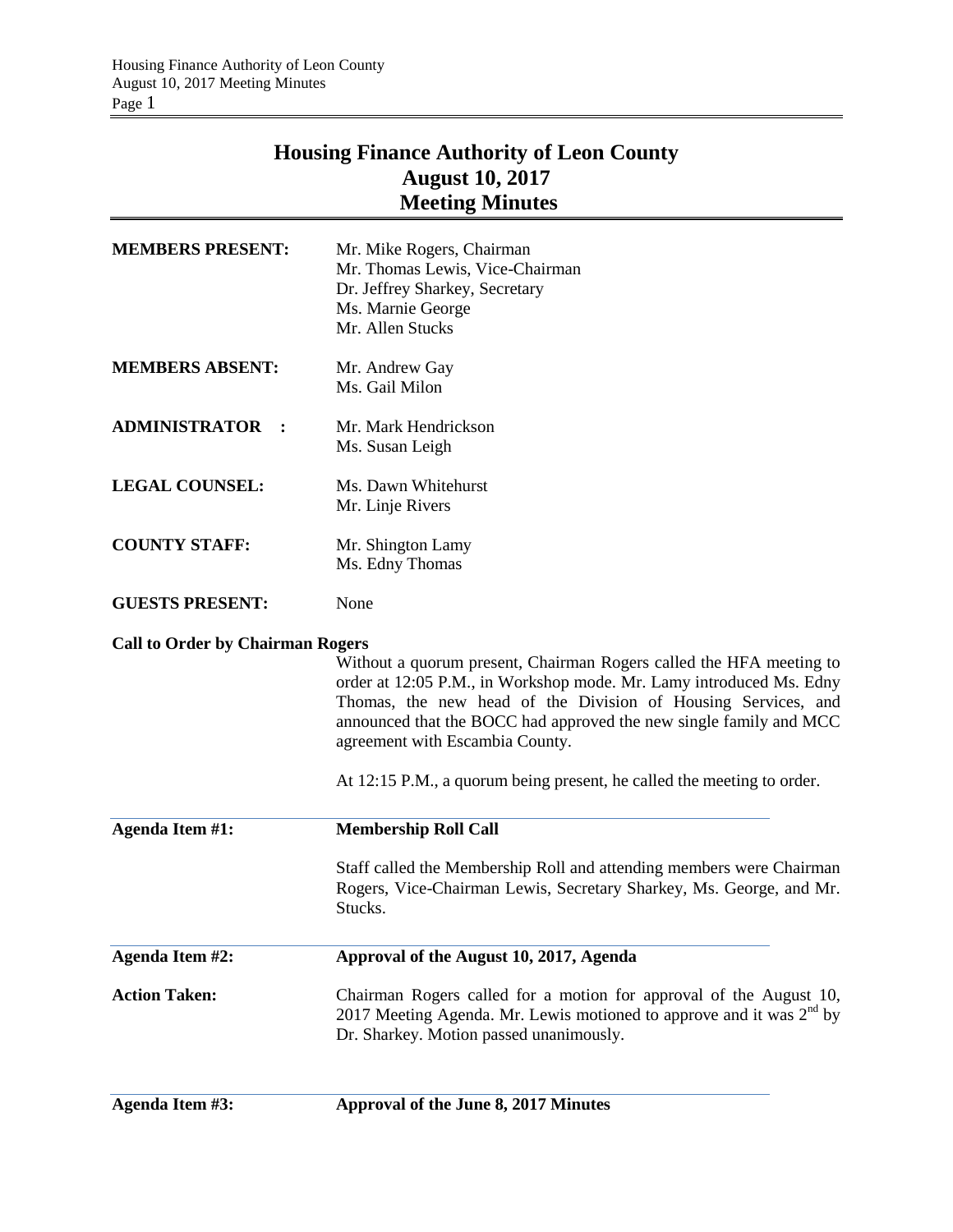| Agenda Item #5A & 5B | <b>Financial Report</b>                                                                                                                                                                |
|----------------------|----------------------------------------------------------------------------------------------------------------------------------------------------------------------------------------|
| <b>Action Taken:</b> | No public comment.                                                                                                                                                                     |
| Agenda Item #4       | <b>Public Comment</b>                                                                                                                                                                  |
| <b>Action Taken:</b> | Chairman Rogers called for a motion for approval of the June 8, 2017<br>Meeting Minutes. Dr. Sharkey motioned to approve and it was $2nd$ by Ms.<br>George. Motion passed unanimously. |

Mr. Hendrickson presented a report on HFA finances. He reported that, in accordance with the direction of the Finance Committee, the expenditures for Emergency Repairs were booked as "housing expenditures" against the reserved funds from the sale of land parcels.

| <b>Action Taken</b> | Ms. George motioned to accept the July 31, 2017 Financial Statement,<br>and was $2nd$ by Dr. Sharkey. Motion passed unanimously. |
|---------------------|----------------------------------------------------------------------------------------------------------------------------------|
| Agenda Item #6A:    | <b>Emergency Repair Program</b>                                                                                                  |
|                     | Mr. Hendrickson reported that the County had agreed to administer the program at no cost to the HFA                              |

Mr. Hendrickson reported that the County had agreed to administer the program at no cost to the HFA, and that the details of the program would be included in an MOU between the County and the HFA.

| <b>Action Taken:</b> | No action necessary.        |
|----------------------|-----------------------------|
| Agenda Item #6B:     | <b>Real Estate Activity</b> |

Mr. Hendrickson reported on Ms. McGhin's update, noting that no additional properties had been sold..

**Action Taken:** No Action Required

**Agenda Item #6C: Future Role of the HFA & Selection of Bank for Checking Account** Mr. Hendrickson presented the report of the Finance Committee and updated the Board on a meeting between Chairman Rogers, Mr. Hendrickson, and Mr. Lamy. He stated that most issues related to the transition of the HFA to a more independent status had been resolved, and that the County had agreed to the HFA maintaining the existing address and to implement a system to notify the Administrator when mail was received, and to maintain a file for the HFA's public records. Mr. Hendrickson reported on the Finance Committee's recommendation that the HFA select Capital City Bank for its checking account, and summarized the rationale for that recommendation.

**Action Taken:** Dr. Sharkey motioned to accept the Finance Committee's recommendation to select Capital City Bank for the HFA's checking account, and it was seconded by Mr. Stucks. Motion passed unanimously.

**Agenda Item #6D: Legal Update**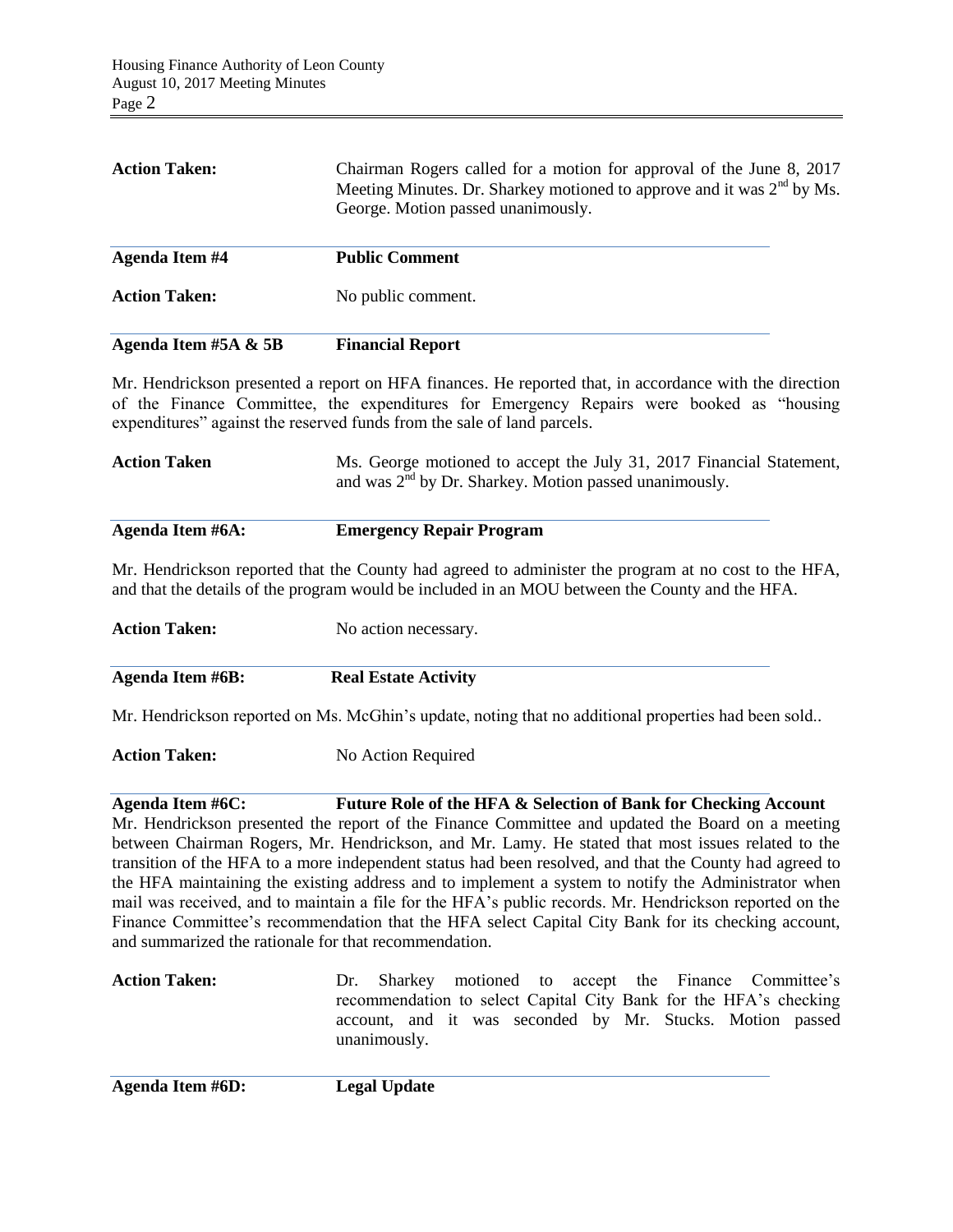Ms. Whitehurst and Mr. Rivers presented the proposed HFA By-Laws. Mr. Rivers noted certain highlights, including detailing process for telephonic participation by a Board member, creation of the Board Officer position of Treasurer, creation of an Audit Committee, and methods to report potential conflicts. A discussion followed, and it was noted that the By-Laws as presented, required some clarifications and additions, specifically that "illness" qualified as an "extraordinary circumstance" wherein a Board member would be able to participate telephonically (so long as a physical quorum was present at the meeting, and other technical requirements), and that the Chair would be limited to two consecutive one-year terms (noting that the term was one-year, and that to serve two consecutive terms would require re-election, and that someone could serve as Chair after serving two consecutive years, so long as they were not the Chair for at least one intervening year).

. **Action Taken:** Dr. Sharkey motioned to accept the By-Laws as drafted, with the amendments and additions noted above, and it was seconded by Mr. Stucks. Motion passed unanimously.

## **Agenda Item #6E: Multi-Family Process and Fees**

Mr. Hendrickson presented a proposed NOFA and Application for local government contributions in relation to SAIL and Housing Credit applications for developments in unincorporated Leon County. He also noted that FHFC had no part of Leon County as a proposed Limited Development Area, but that the proximity scoring would eliminate applications within a 2.5 mile radius of the developments funded in the last two years (one south of West Tennessee Street and one in Frenchtown).

- Action Taken: Mr. Stucks motioned to approve the proposed NOFA and Application, and it was seconded by Dr. Sharkey. Motion passed unanimously.
- **Agenda Item #6F: "To-Do" List** Mr. Hendrickson presented the "to-do" list.

Action Taken: No Action Required.

## **Agenda Item #6G: Legislative Update**

Mr. Hendrickson presented a legislative update, noting that the 2018 legislative session began in January, and that Sadowski Education Effort activities had already begun. He noted that the SEE contribution amount from the HFA would be determined in the budget adoption process.

Action Taken: No Action Required.

**Agenda Item #7: New Business**

Dr. Sharkey discussed the importance of the Orange Avenue redevelopment and the Board discussed any potential for the HFA to issue bonds to finance a portion of the redevelopment. Chairman Rogers reported on a meeting with Commissioner Maddox, County staff, the developer and the Tallahassee Housing Authority. Dr. Sharkey also discussed the upcoming Affordable Housing Workgroup that had been created in the 2017 legislative session.

Action Taken: No Action Required

**Agenda Item # 8: Adjournment**